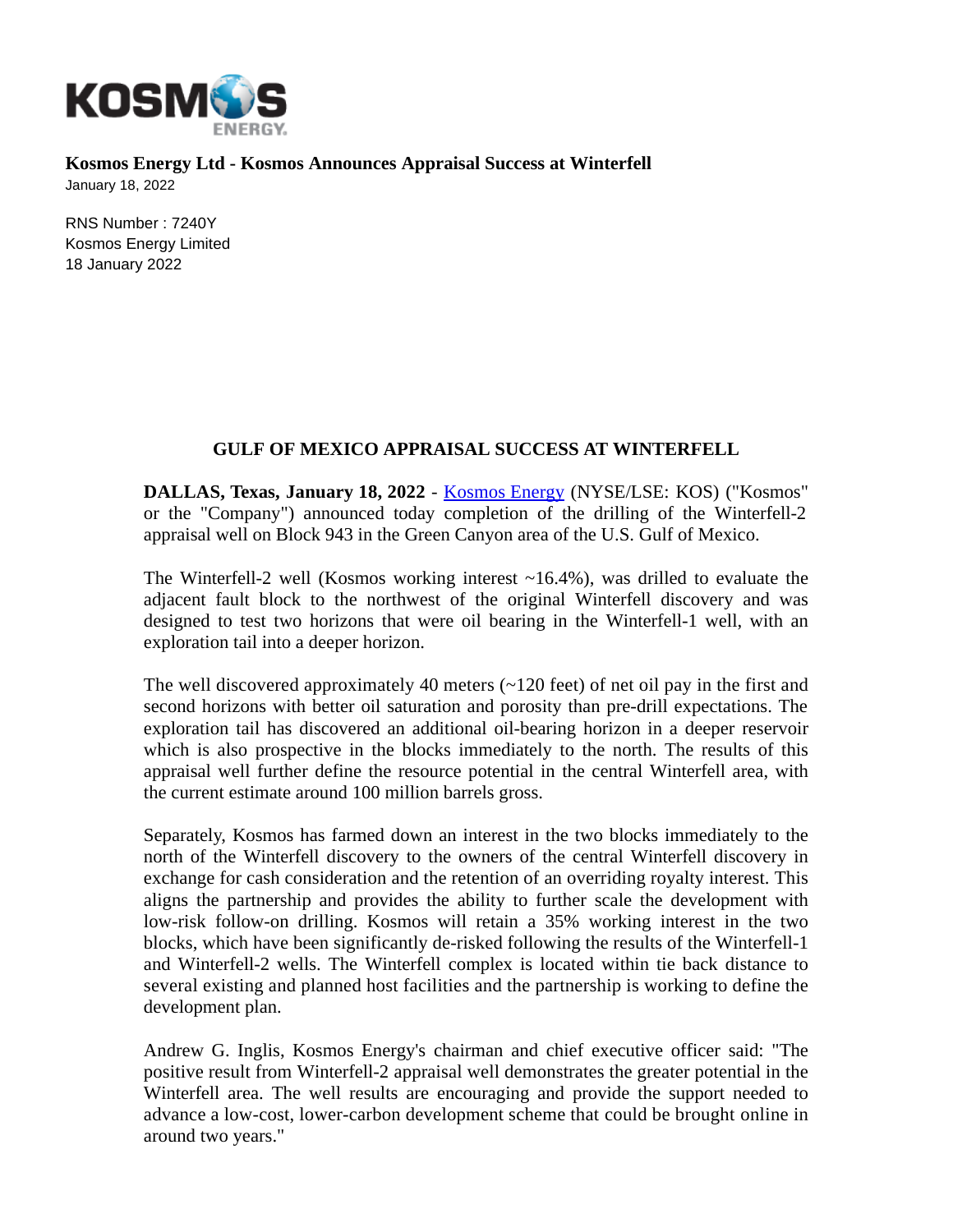The Winterfell-2 well is located in approximately 1,600 meters (~5,800 feet) of water and was drilled to a total depth of approximately 8,700 meters (~28,500 feet). An affiliate of Beacon Offshore Energy LLC is operator of the Winterfell-2 well. Additional interest owners include Red Willow Offshore LLC, Ridgewood Monarch North LLC, CSL Exploration, LP, CL&F Offshore LLC, Houston Energy, L.P., Beacon Offshore Energy Exploration LLC, and Beacon Asset Holdings LLC.

## **About Kosmos Energy**

Kosmos is a full-cycle deepwater independent oil and gas exploration and production company focused along the Atlantic Margins. Our key assets include production offshore Ghana, Equatorial Guinea and U.S. Gulf of Mexico, as well as a world-class gas development offshore Mauritania and Senegal. Kosmos is listed on the New York Stock Exchange and London Stock Exchange and is traded under the ticker symbol KOS. As an ethical and transparent company, Kosmos is committed to doing things the right way. The Company's Business Principles articulate our commitment to transparency, ethics, human rights, safety and the environment. Read more about this commitment in our Corporate Responsibility Report. For additional information, visit [www.kosmosenergy.com.](https://cts.businesswire.com/ct/CT?id=smartlink&url=http%3A%2F%2Fwww.kosmosenergy.com&esheet=52122168&newsitemid=20191103005040&lan=en-US&anchor=www.kosmosenergy.com&index=2&md5=2a5f6a50bbb6fbc7e7ea23825f104710)

## *Forward-Looking Statements*

*This press release contains forward-looking statements within the meaning of Section 27A of the Securities Act of 1933 and Section 21E of the Securities Exchange Act of 1934. All statements, other than statements of historical facts, included in this press release that address activities, events or developments that Kosmos expects, believes or anticipates will or may occur in the future are forward-looking statements. Kosmos' estimates and forward-looking statements are mainly based on its current expectations and estimates of future events and trends, which affect or may affect its businesses and operations. Although Kosmos believes that these estimates and forward-looking statements are based upon reasonable assumptions, they are subject to several risks and uncertainties and are made in light of information currently available to Kosmos. When used in this press release, the words "anticipate," "believe," "intend," "expect," "plan," "will" or other similar words are intended to identify forward-looking statements. Such statements are subject to a number of assumptions, risks and uncertainties, many of which are beyond the control of Kosmos, which may cause actual results to differ materially from those implied or expressed by the forward-looking statements. Further information on such assumptions, risks and uncertainties is available in Kosmos' Securities and Exchange Commission ("SEC") filings. Kosmos undertakes no obligation and does not intend to update or correct these forward-looking statements to reflect events or circumstances occurring after the date of this press release, except as required by applicable law. You are cautioned not to place undue reliance on these forward-looking statements, which speak only as of the date of this press release. All forward-looking statements are qualified in their entirety by this cautionary statement.*

*Management does not provide a reconciliation for forward looking non GAAP financial*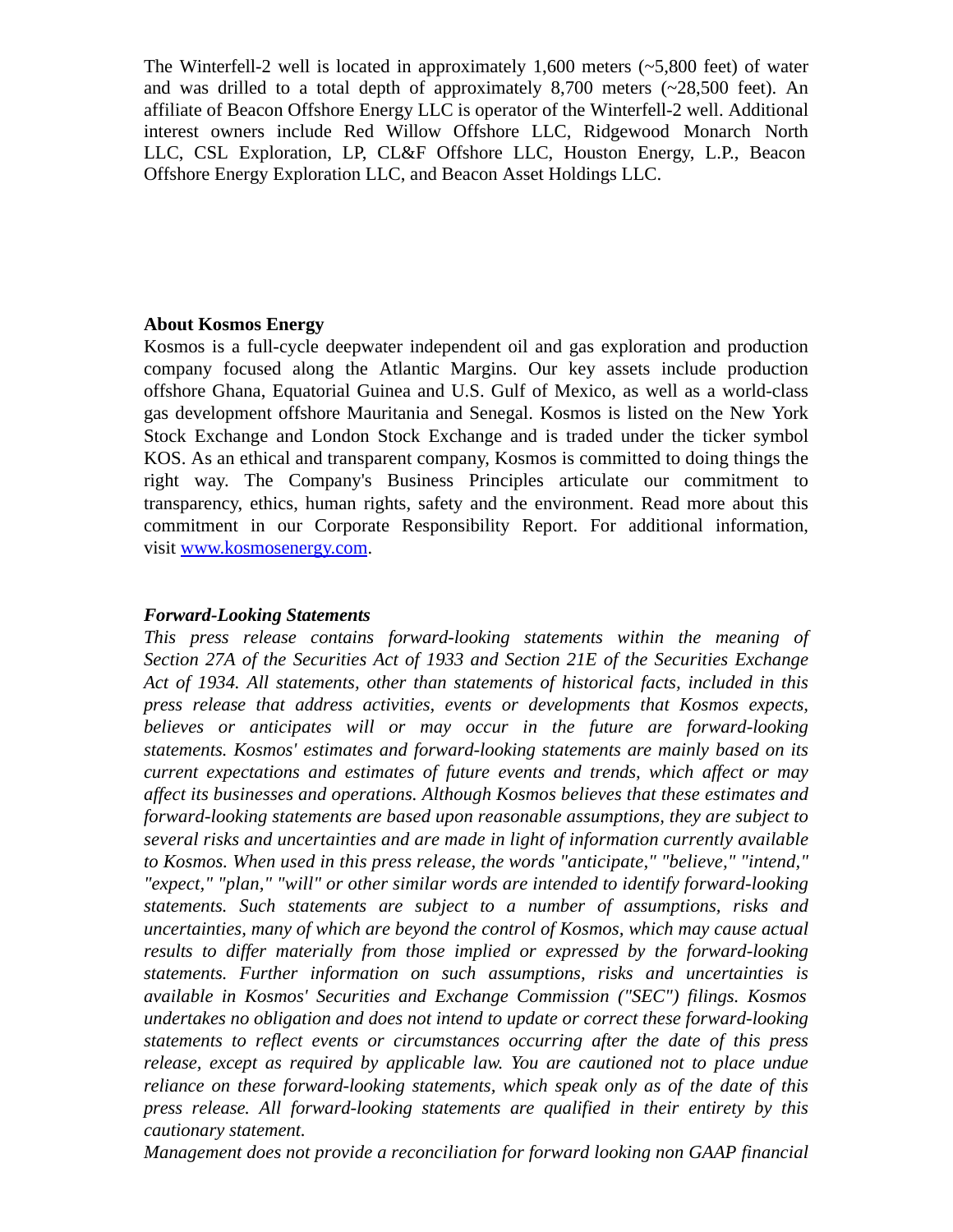*measures where it is unable to provide a meaningful or accurate calculation or estimation of reconciling items and the information is not available without unreasonable effort. This is due to the inherent difficulty of forecasting the occurrence and the financial impact of various items that have not yet occurred, are out of our control or cannot be reasonably predicted. For the same reasons, management is unable to address the probable significance of the unavailable information. Forward looking non GAAP financial measures provided without the most directly comparable GAAP financial measures may vary materially from the corresponding GAAP financial measures.*

###